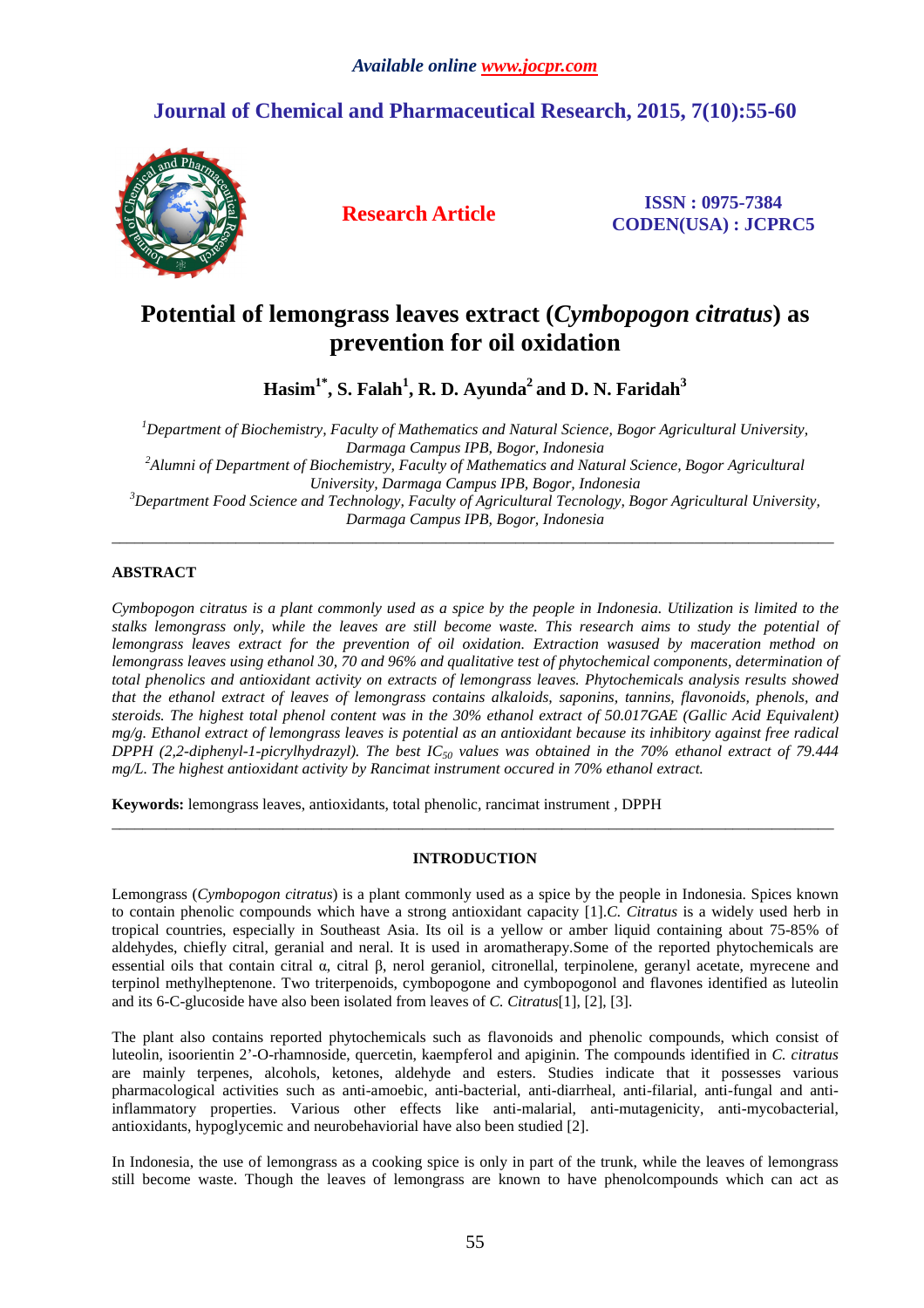antioxidants [4], so it can be used both in the field of health and food. Antioxidants may inhibit the initiation or propagation of oxidation and effectively retard the onset of lipid oxidation in food products. Lipid oxidation is a free-radicalchain reaction which leads to a total change in the sensory properties and nutritive value of food products. In biological systems, free radicals are one of the triggers of cellular lesions in all majororgans by damaging cellular components, including proteins, lipids, carbohydrates, and DNA [4], [5],

\_\_\_\_\_\_\_\_\_\_\_\_\_\_\_\_\_\_\_\_\_\_\_\_\_\_\_\_\_\_\_\_\_\_\_\_\_\_\_\_\_\_\_\_\_\_\_\_\_\_\_\_\_\_\_\_\_\_\_\_\_\_\_\_\_\_\_\_\_\_\_\_\_\_\_\_\_\_

Antoxidants were used initially to preserve fats and oils. They act by reducing the reactivity of free radicals and protecting lipids from oxidative damage.Antioxidants are commonly used in the synthetic form such as BHA (butyl hydroxyanisole), BHT (butyl hydroxy toluene), and TBHQ (terta-butyl hydroxy quinon). Nowadays, the synthetic antioxidants began to be less used due to its risk tohealth. The use of natural antioxidantshas been a new interest as it is safer for human health.

This research aims to study the potential of lemongrass leaves extract for the prevention of oxidation of oil through the test of DPPH and AOM.

#### **EXPERIMENTAL SECTION**

**Sample Preparation:** The materials used were lemongrass (*C. citratus*) leaves obtained from the Research Institute for Medicinal Plants and Spices, Cimanggu, Bogor, West Java, Indonesia, ± 6 months old.Lemongrass leves were washed, then dried in an oven for 3 days at a temperature of 50 °C. Once it was dried, the samples were milled and sieved to 100 meshes, packed and stored at refrigerator. The analysis of the water content was conducted by using gravimetric method (AOAC 133 925.10, 2012).[6].

**Extraction of Lemongrass Leaves:** Maceration of samples carried out by soaking each simplicia in 30% ethanol, 70% ethanol, and 96% ethanol with a ratio of 1:10 for 3x24 hours at room temperature ( $\pm$  27 °C) and stirred with a shaker at 150 rpm, then filtered and concentrated by rotary evaporator at a temperature of 50-60 °C. Furthermore, ethanol extract obtained weighed for yield was calculated. Qualitative phytochemicals analysis was conducted using lemongrass extract [7] which includes a test alkaloids, flavonoids, phenolics, tannins, saponins, steroids and terpenoids.

**Determination of Total Phenolic Content[8]:** Lemongrass leaves extract as much as 0.5 mL with a concentration of 1000 mg/L was mixed with 2.5 mL reagent Follin Ciocalteu 10% (which had been dissolved in distilled water) and 2.5 mL of NaHCO<sub>3</sub> 7.5%. The mixture was further incubated for 45 minutes at a temperature of 45 °C. Absorbance was measured at a wavelength of 765 nm. A standard calibration curve was used gallic acid (0, 15, 20, 25, 30 and 35 mg/L). Furthermore, each standard given the same treatment with the extracts of leaves samples. The phenol content expressed in mg gallic acid/g extract.

**Antioxidants Activity (DPPH method)**[9]: Preparation of DPPH solution which weighed as much as 1.97 mg DPPH dissolved in ethanol to 25 mL and the obtained solution with a concentration of 0.2 mM. Ethanol extracts were diluted (concentration variation 25, 50, 75, 100, 125 and 150 mg/L). Each concentration of the solution as much as 1.5 mL pipette and added 0.75 mL of 0.2 mM DPPH. The mixture was homogenized and allowed to stand in the dark for 30 minutes. Uptake was measured by UV-Vis spectrophotometer at maximum wavelength is 517 nm DPPH. Tests performed three separate tests for each concentration of the sample solution. Reference solution used was BHT and ascorbic acid at a concentration of 2, 4, 6, 8 and 10 mg / L. Experiments performed three separate tests and calculated in the inhibition using the formula:

% Inhibition =  $(Abs<sub>blank</sub> - Abs<sub>sample</sub>) / Abs<sub>blko</sub> x 100.$ 

The IC<sub>50</sub> values were calculated by linear regressionof plots where the abscissa represented the concentrationof tested lemongras extracts and the ordinate the averagepercent of antioxidant activity from three separate tests.

**Rancimat (METRHOM, Switzerland) experiment** [10]: A total of 10 mL of soybean oil added 1 mL of lemongrassleaves extract with a concentration of 200 mg/L and tween 80 as much as 3 mL. Negative controls were made without the addition of the extract, while the positive control is made by adding BHT 200 mg/L. The mixture is then weighed as much as 2.5 g in a test tube and placed in a heating block. Set air speed of 18-20 L / h and a temperature of 110  $^{\circ}$ C. Measurements were made during the induction period measured, which means the time when the rapid increase happens in electrical conductivity. This test allows the determination of induction period(IP) or oil/oxidative stability index (OSI), which is the timebefore rapid deterioration of the oil occurs. The induction time ina sense could be considered a parameter to measure theoxidative stability of lipids. The higher the induction time, the better the quality of the antioxidants.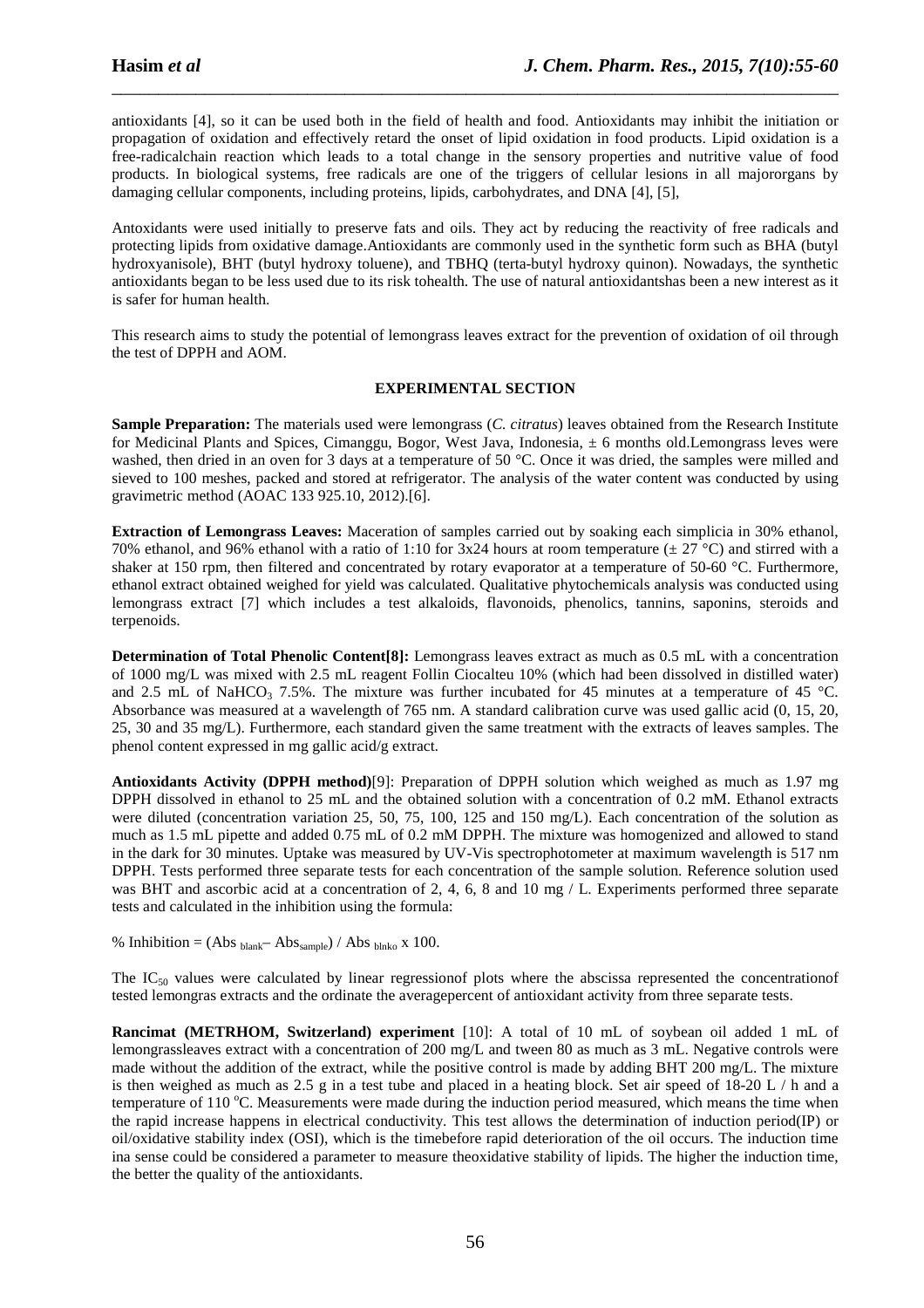OSI= [Induction time of soybean oil + sample extract  $(h)$ ] / [induction time of soybean oil  $(h)$ ]

Protection factor (%) = [Induction time of soybean oli + sample extract (h)] / [induction time of soybean oil + BHT] X 100.

\_\_\_\_\_\_\_\_\_\_\_\_\_\_\_\_\_\_\_\_\_\_\_\_\_\_\_\_\_\_\_\_\_\_\_\_\_\_\_\_\_\_\_\_\_\_\_\_\_\_\_\_\_\_\_\_\_\_\_\_\_\_\_\_\_\_\_\_\_\_\_\_\_\_\_\_\_\_

**Statistical Analysis:** The data were analyzed using analysis of variance 139 (ANOVA) to see the effect of the treatment of the relevant test parameters, which then followed byDuncan test. The statisticalanalysis was performed using SPSS v.20 (SPSS Institute Inc., Cary, NC, USA).

### **RESULTS AND DISCUSSION**

Based on the analysis conducted in this study, the sample contained water up to 3.98+0.50%. Quality standards from Material Medika Indonesia (MMI) determined that the maximum water content is 10% [11]. Thus, the water content of the lemongrass leaves simplicia fulfilled the standards.The yield of 70% ethanol extract ( 7.66%) had the highest value compared to the two other extracts. Based on statistical analysis, it appears that the yield of ethanol extract 30% and 96% ethanol extracts were not significantly different, but the yield of both extracts were significantly different with 70% ethanol extract (Table 1).

**Table 1 Moisture content of simplicia and yield lemongrass leaves extract** 

| Samples           | Solvent     | Yield corrected (%) |
|-------------------|-------------|---------------------|
| Lemongrass leaves | 30% ethanol | $6.19^{b}$          |
|                   | 70% ethanol | 7.66 <sup>a</sup>   |
|                   | 96% ethanol | $6.66^{b}$          |

#### **Phytochemical Componouds**

Phytochemicals analysis of samples results showed that all the positive extract contains alkaloids, saponins, tannins, flavonoids, phenolic, steroids, except triterpenoids (Table 2). Results of this study was supported by research Nambiar and Matela [4] which states that the ethanol extract of leaves of lemongrass contains alkaloids, saponins, tannins, flavonoids, phenols, and steroids. The study also showed that the ethanol extract of the leaves of lemongrass does not contain triterpenoids. Triterpenoid, which is a building block of essential oil, was not identified in this study, since it has been lost during the process of drying the sample [12].

|  | Table 2 Phytochemical extracts of lemongrass |  |  |
|--|----------------------------------------------|--|--|
|--|----------------------------------------------|--|--|

|             | Phytochemicals |         |       |           |         |           |         |
|-------------|----------------|---------|-------|-----------|---------|-----------|---------|
| Samples     | Alkaloid       | Saponin | Tanin | Flavonoid | Fenolic | Triterpen | Steroid |
| 30% ethanol |                |         |       |           |         |           |         |
| 70% ethanol |                |         |       |           |         | -         |         |
| 96% ethanol |                |         |       |           |         | ۰         |         |

#### **Total Phenolic Contents**

Total phenolic content of the three lemongrass leaves extract was determined by using the data from gallic acid standard curve. The equation of gallic acid standard curve obtained in this study was  $y = 0.02x - 0.077$  ( $\mathbb{R}^2$  value of 0.991). The statistical analysis showed that there was no significant difference in total phenolic content of 30% ethanol extract (50.017 mg GAE/g) and 70%ethanol (49.317 mg GAE/g), but total phenolic of both extract was significantly different with that of 96% ethanol extract (GEA 43.433 mg/g) as seen in Fig 1. The results of this study were lower than the results of Sah et al. [9] in 40% ethanol extract of the leaves of lemongrass with total phenolic content of 67.28 mg GAE/g. While Suryanto et al. [13] obtained results of phenol hexane in lemongrass leaves at 72.55 mg GAE/g and a methanol extract is equal to 66.94 mg GAE/g. Total phenolic assay is not able to distinguish the types of phenols contained in the extract (monomer / dimer / trimer) [14]. The content of phenolic compounds in plant can be affected by the following: sample preparation (drying time, temperature), growing condition of the plant, the extracting method, and the technique of analysis.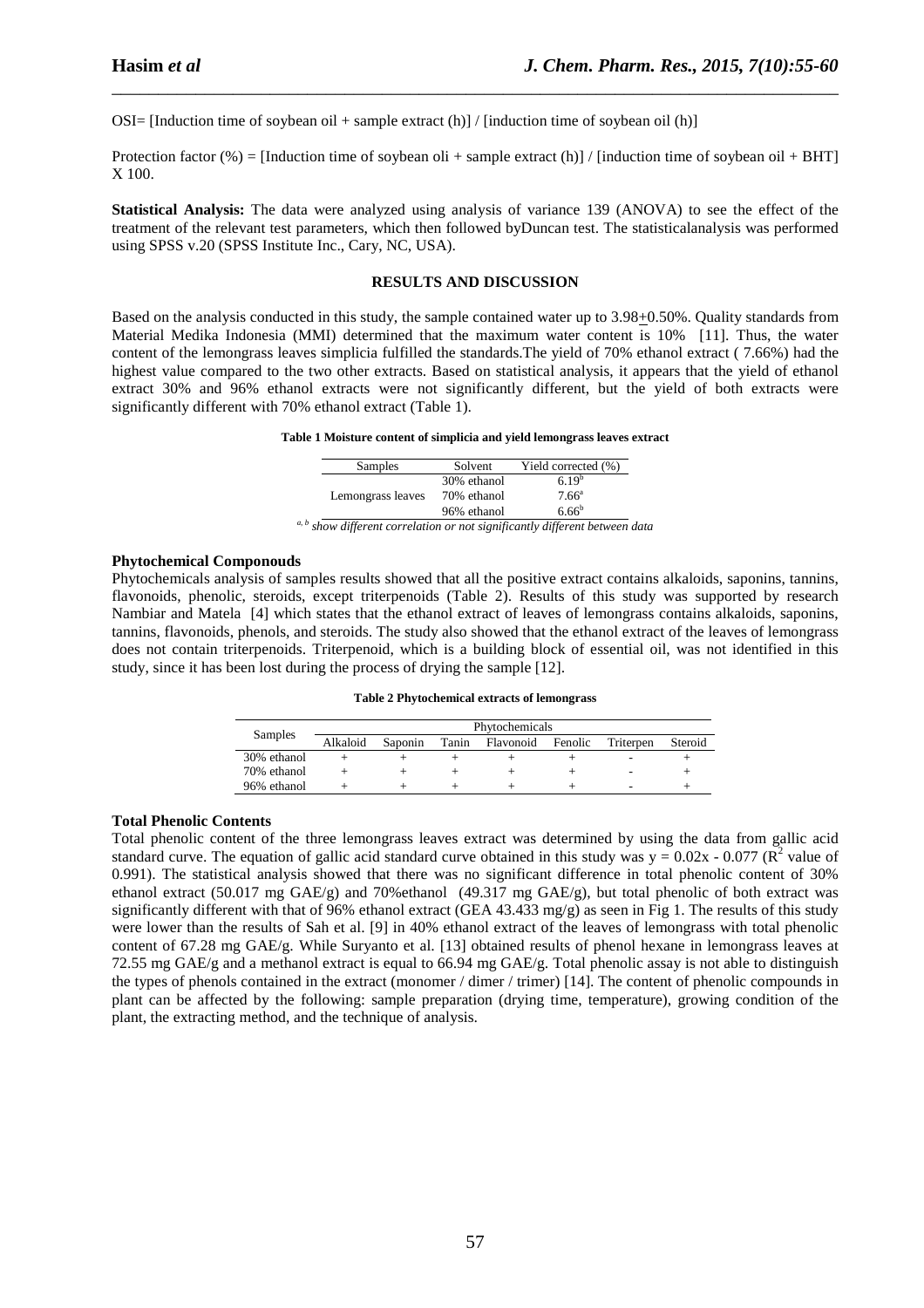

\_\_\_\_\_\_\_\_\_\_\_\_\_\_\_\_\_\_\_\_\_\_\_\_\_\_\_\_\_\_\_\_\_\_\_\_\_\_\_\_\_\_\_\_\_\_\_\_\_\_\_\_\_\_\_\_\_\_\_\_\_\_\_\_\_\_\_\_\_\_\_\_\_\_\_\_\_\_

**Figure 1 Total phenolic extract of the leaves of lemongrass**  *a, b show different correlation or not significantly different data* 

#### **Antioxidant Activity (DPPH method)**

The antioxidant activity of lemongrass leaves extracts were determined using DPPH method with two standard antioxidants, ascorbic acid and BHT. The results showed that  $IC_{50}$  BHT was lower than that of ascorbic acid (Figure 2). The data also showed that the highest antioxidant activity was found in samples extracted with 70% ethanolbutit was not significantly different with ascorbic acidas the reference (Fig. 2).



**Figure 2. IC50 value BHT, ascorbic acid and ethanol extract of lemongrass leaves**  *a, b show different correlation or not significantly different between data* 

The antioxidant activity in this method stated by the percent inhibition, which is the percentage of inhibition against free radical DPPH. The percent inhibition values can be determined by  $IC_{50}$  which is the concentration of antioxidants that can produce the percent inhibition of DPPH by  $50\%$ . IC<sub>50</sub> values are determined based on the concentration and the percent inhibition using linear regression equation obtained. Antioxidant activity can be classified based on the IC<sub>50</sub>value. A compound isconsidered a very powerful antioxidant when IC<sub>50</sub><50 mg/L, a strong if IC<sub>50</sub> values worth 50-100 mg/L, was medium when the IC<sub>50</sub> value worth 100-150 mg/L, and weak when the IC<sub>50</sub> value worth 150-200 mg / L [15].

Antioxidant activity of ethanol extract of lemongrass leavewas compared with synthetic antioxidants such as BHT and ascorbic acid. BHT has the lowest  $IC_{50}$  value that was equal to 7.136 mg/L, which indicatingthe highest inhibition of BHT against DPPH. As for the leaves extract of the lemongrass, the lowest  $IC_{50}$  values obtained in 70% ethanol extract (79.444 mg/L) suggested highest inhibition than that of both other extracts (Fig 2). Results obtained in this study werelower than the results reported by Mongkolsilp *et al*.[16](1140 mg/L), using fresh lemongrass extracted with 80% methanol. BHT could be classified as a highly potent antioxidant compounds because it had  $IC_{50}$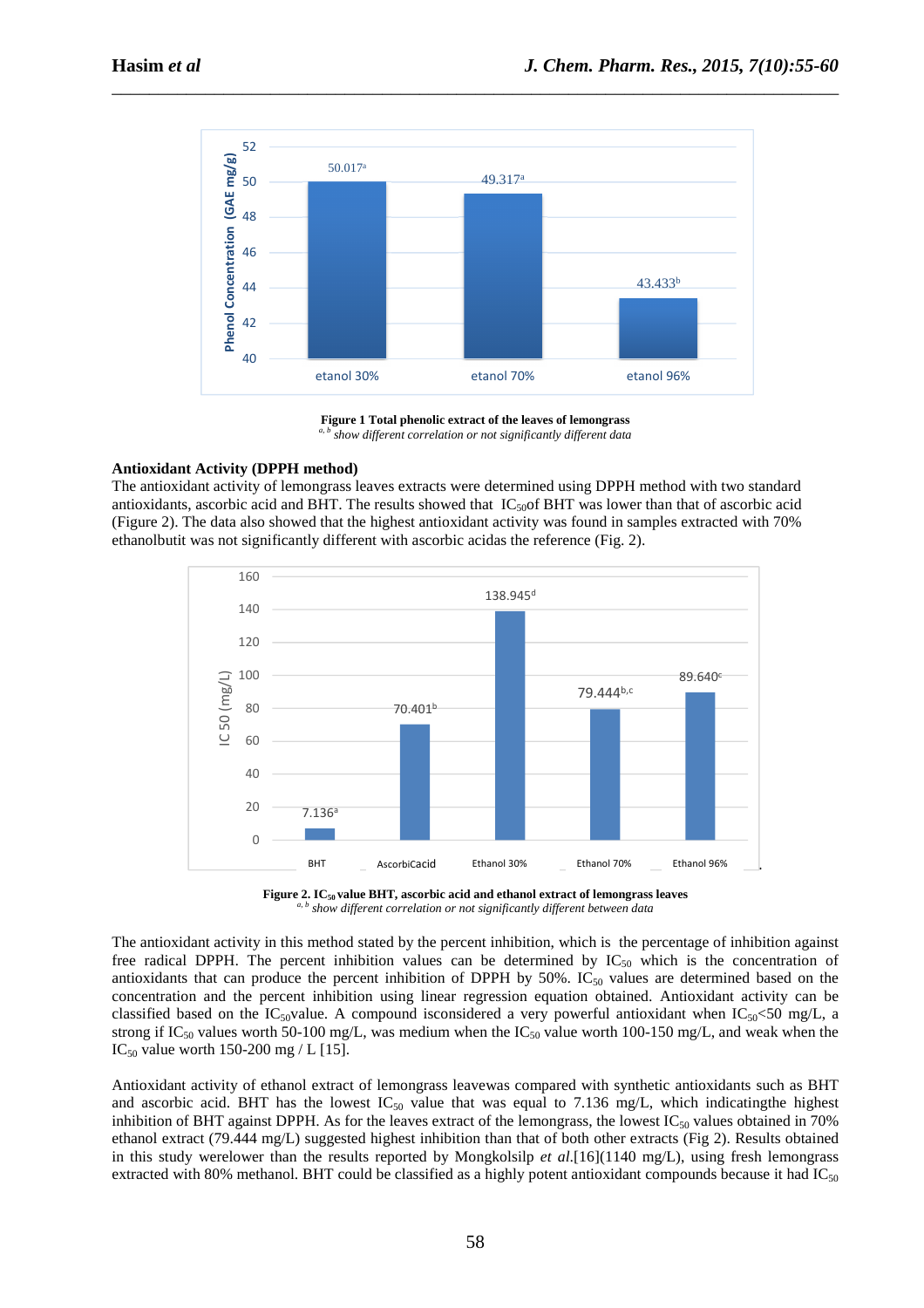values below 50 mg/L. As for ascorbic acid, 70% ethanol extract and ethanol extract 96% were classified into a powerful antioxidant compounds whereas, 30% ethanol extract was classified as weak antioxidants [15].Sah *et al.*[9] described that 40% ethanol extract of the leaves of lemongrass has a IC<sub>50</sub> value of 191.97 mg/L and therefore was classified as weak antioxidants. Their antioxidant activity in the lemongrass allegedly because the leaves have bioactive compounds, such as phenols, flavonoids, tannins, as well as compounds that have many groups sulphide and alkaloids. Kanopa et al. [17] stated that the presence of these compounds has the potential as an antioxidant.

\_\_\_\_\_\_\_\_\_\_\_\_\_\_\_\_\_\_\_\_\_\_\_\_\_\_\_\_\_\_\_\_\_\_\_\_\_\_\_\_\_\_\_\_\_\_\_\_\_\_\_\_\_\_\_\_\_\_\_\_\_\_\_\_\_\_\_\_\_\_\_\_\_\_\_\_\_\_

#### **Oxidative stability(Rancimat experiment)**

The important parameter for the quality assessment of animal and vegetable fats and oils is oxidative stability. The oxidation process is initiated by radical reactionsinvolving unsaturated fatty acids. Rancimat test is used to determine oxidative stability, a fat is exposed to a stream of dry air at a temperature of  $100-140$  °C. This method developed by Hadorn and Zurcher. Itutilizes thefact that the greater part of the volatile productsconsists of formic acid . These volatile components trapped in distilled water, measured conductometricallyand the conductivity plotted automatically. The t, (point of greatest inflection} isdetermined graphically after completion of the experiment. This tehnique don't need supervision during the course ofan experiment [10].

In this research, pure soybean oil presented airflow at  $110^{\circ}$ C temperature. Induction period associated with the formation of volatile carboxylic acid is the end product of oxidation [18]. This method used soybean oil as a negative control and soybean oil plus BHT as a positive control. Oxidative stability was determined by comparing the time of induction of soybean oil which was added to the sample extract with induction time of soybean oil (Table 3).

**Table 3. Induction time by Rancimat test** 

| Samples                  | Induction time (h) |
|--------------------------|--------------------|
| Soybean oil              | 5.18               |
| Soybean oil+BHT          | 7.92               |
| Soybean oil+30% ethanol  | 5.43               |
| Soybean oil+70% ethanol  | 6.15               |
| Soybean oil+ 96% ethanol | 5.74               |

Soybean oil was added antioxidant BHT hadoxidative stability at 1.53 and the 70% ethanol of lemongrassleavesextract samples that had antioxidant activity at 1.19. Based on statistical analysis (Fig. 3) the value of the oxidative stability of 70% ethanol extract was significantly different from the BHT, but not significantly different from the two other extracts. The oxidative stability in this study was higher when compared with the results of research Tensiska *et al*. [19], in ethanol extract of the fruit andaliman at 1.18, and lower than the research Zahidah et al. [20]in the extract of guava leaves at 1.72.

Oxidative stabilityusing Rancimat test in the ethanol extract of the lemongrass leaves wascausedby the content of phenolic compounds which is an oxidation-preventing compounds [17]. Phenolic compounds contained in the leaves of lemongrass inhibit the auto-oxidation process in fats and oils. The others compounds such as flavonoids, tannins, alkaloid, saponin had the potential as an antioxidant[21]. Lack of activity of ethanol extract of lemongrass leaves than BHT in oil system presumably caused by the lower solubility in oil [19].

Antioxidant activity IC<sub>50</sub> with DPPH method (inhibition of the oxidation reaction) aligned with a protection factor results result Rancimat test which is the highest antioxidant activity of 70% ethanol extract> extract 96%> 30% ethanol. The higher the value obtained protection factor, the higher the antioxidant activity in the samples. When connected between the levels of total antioxidant activity of phenols, it can be seen that the total phenolic content was not directly proportional to the antioxidant activity. Levels of total phenol extract 30% > extract 70% > 96% extract. Different concentrations of ethanol will produce phenolic component of different profiles so that the antioxidant activity will also be different [22]. This was presumably because DPPH method is a method that allows the radical DPPH reacts with all kinds of antioxidant compounds present in the sample, not only the phenolic compounds [23]. Other than that, Zuhra et al. [24] states bioactive compounds such as flavonoids may also act as an antioxidant.

| Table 3 Protection factors of ethanol extract of lemongrass leaves |  |  |
|--------------------------------------------------------------------|--|--|
|--------------------------------------------------------------------|--|--|

| Samples     | Protection factor (%)* |
|-------------|------------------------|
| 30% ethanol | 68.56                  |
| 70% ethanol | 77.65                  |
| 96% ethanol | 72.47                  |
| .           |                        |

*calculated based on correction factor BHT = 100%*